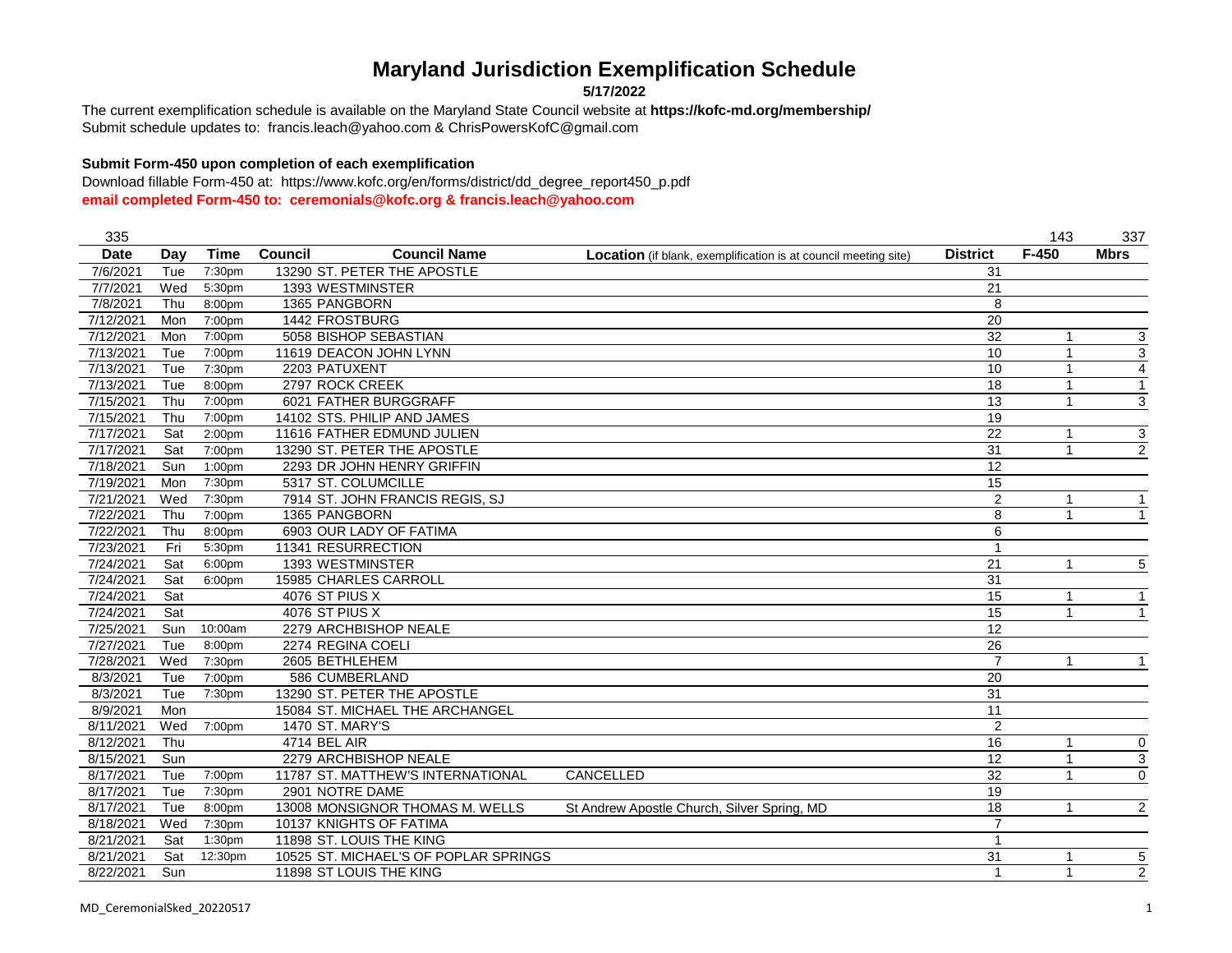**5/17/2022**

Submit schedule updates to: francis.leach@yahoo.com & ChrisPowersKofC@gmail.com The current exemplification schedule is available on the Maryland State Council website at **https://kofc-md.org/membership/**

### **Submit Form-450 upon completion of each exemplification**

| 335         |     |                    |                                       |                                                                 |                 | 143          | 337              |
|-------------|-----|--------------------|---------------------------------------|-----------------------------------------------------------------|-----------------|--------------|------------------|
| <b>Date</b> | Day | <b>Time</b>        | <b>Council</b><br><b>Council Name</b> | Location (if blank, exemplification is at council meeting site) | <b>District</b> | $F-450$      | <b>Mbrs</b>      |
| 8/23/2021   | Mon |                    | <b>TBD</b> councilName                |                                                                 | 24              |              |                  |
| 8/24/2021   | Tue | 7:30pm             | 7941 FATHER JOSEPH G. MCMANUS         |                                                                 | $\overline{26}$ |              |                  |
| 8/25/2021   | Wed | 7:00pm             | 11703 OUR LADY OF THE VALLEY          |                                                                 | 8               |              |                  |
| 8/25/2021   | Wed | 7:30pm             | 11372 FATHER MAURICE J. WOLFE         |                                                                 | $\overline{27}$ |              |                  |
| 8/25/2021   | Wed | 8:00pm             | 13008 MONSIGNOR THOMAS M. WELLS       | Moved to 17 August                                              | $\overline{18}$ |              |                  |
| 8/26/2021   | Thu | 8:00pm             | 11024 FATHER HORACE B. MCKENNA        |                                                                 | 6               |              |                  |
| 8/26/2021   | Thu |                    | 2577 SACRED HEART                     |                                                                 | 3               |              |                  |
| 8/28/2021   | Sat | $3:45$ pm          | 2427 BISHOP BECKER                    | Immaculate Conception, 455 Bow St, Elkton, MD.                  | 16              |              |                  |
| 8/29/2021   | Sun |                    | 11259 OUR LADY SEAT OF WISDOM         |                                                                 | 9               | 1            | 3                |
| 8/30/2021   | Mon |                    | 11552 ST ANDREW BY THE BAY            |                                                                 | $\overline{24}$ | $\mathbf{1}$ | $\overline{3}$   |
| 9/2/2021    | Thu | 7:00pm             | 1771 OAKLAND                          |                                                                 | 20              |              |                  |
| 9/5/2021    | Sun |                    | 11171 ST JOHN THE EVANGELIST          |                                                                 | $\overline{15}$ | 1            | 3                |
| 9/7/2021    | Tue |                    | 1383 ANNAPOLIS                        |                                                                 | $\overline{24}$ | 1            | $\mathbf{1}$     |
| 9/7/2021    | Tue |                    | 3413 HOLY TRINITY                     |                                                                 | $\overline{24}$ | $\mathbf 1$  | $\mathbf{1}$     |
| 9/11/2021   | Sat | 5:00pm             | 13294 ST. ALPHONSUS RODRIGUEZ         |                                                                 | 1               |              |                  |
| 9/12/2021   | Sun | 1:00pm             | 2293 DR JOHN HENRY GRIFFIN            |                                                                 | $\overline{12}$ | 1            | 3                |
| 9/12/2021   | Sun | 1:00pm             | 5482 JOHN F. KENNEDY                  |                                                                 | 12              |              |                  |
| 9/12/2021   | Sun | 12:30pm            | 12255 ST. TIMOTHY                     |                                                                 | 31              |              |                  |
| 9/12/2021   | Sun |                    | 2323 MONTGOMERY                       |                                                                 | 30              |              |                  |
| 9/14/2021   | Tue | 8:00 <sub>pm</sub> | 8736 LONG GREEN VALLEY                |                                                                 | $\overline{27}$ | 1            | 4                |
| 9/15/2021   | Wed | 7:00pm             | 205 CARDINAL SHEHAN OF BALTIMORE      | Moved to 19 Sep 2021                                            | 32              | 1            | $\boldsymbol{0}$ |
| 9/15/2021   | Wed | 8:00pm             | 12054 ST. JOAN OF ARC                 |                                                                 | $\overline{26}$ | 1            | 3                |
| 9/16/2021   | Thu |                    | 6021 FATHER BURGGRAFF                 |                                                                 | $\overline{13}$ | 1            | 3                |
| 9/16/2021   | Thu |                    | TBD councilName                       |                                                                 | $\overline{24}$ |              |                  |
| 9/18/2021   | Sat | 6:00pm             | 5567 ST. JOSEPH MANYANET              |                                                                 | 18              |              |                  |
| 9/18/2021   | Sat |                    | 2169 FATHER ROSENSTEEL                |                                                                 | 11              |              |                  |
| 9/18/2021   | Sat |                    | 12524 ST FRANCIS OF ASSISI            |                                                                 | 23              | 1            | $\overline{2}$   |
| 9/18/2021   | Sat |                    | 16634 St MAXIMILLIAN KOLBE            |                                                                 | 11              |              |                  |
| 9/19/2021   | Sun | 10:00am            | 2279 ARCHBISHOP NEALE                 |                                                                 | 12              |              |                  |
| 9/19/2021   | Sun | 12:00pm            | 12128 MAURICE J. MCDONOUGH            |                                                                 | 12              |              |                  |
| 9/19/2021   | Sun | 12:00pm            | 13290 ST. PETER THE APOSTLE           | POSTPONED TO 26 SEPTEMBER                                       | 31              |              |                  |
| 9/19/2021   | Sun | 7:00pm             | 205 CARDINAL SHEHAN OF BALTIMORE      |                                                                 | 32              |              |                  |
| 9/19/2021   | Sun |                    | 205 CARDINAL SHEHAN OF BALTIMORE      |                                                                 | 32              | 1            | $\mathbf{1}$     |
| 9/19/2021   | Sun |                    | 10525 ST. MICHAELS OF POPLAR SPRINGS  |                                                                 | 31              | 1            | 4                |
| 9/20/2021   | Mon | 7:30pm             | 11511 MOST HOLY ROSARY                |                                                                 | $\overline{15}$ |              |                  |
| 9/20/2021   | Mon | 7:30pm             | 11815 ST. IGNATIUS OF LOYOLA          |                                                                 | $\overline{31}$ | 1            | $\mathbf 0$      |
| 9/21/2021   | Tue |                    | 5547 HOLY FAMILY                      | CANCELLED                                                       | 11              |              |                  |
| 9/21/2021   | Tue |                    | 6188 CORPUS CHRISTI                   |                                                                 | 16              | 1            | 2                |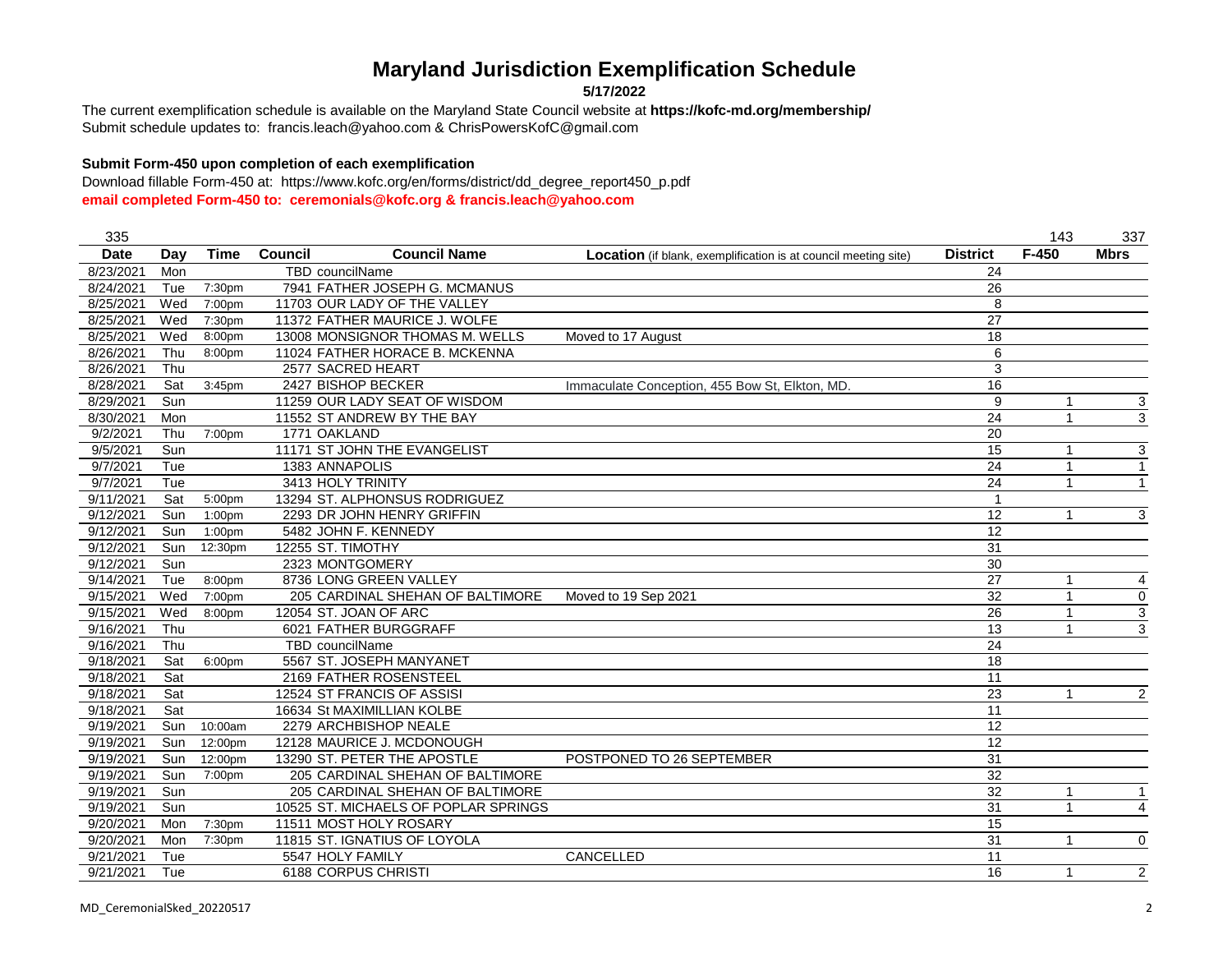**5/17/2022**

Submit schedule updates to: francis.leach@yahoo.com & ChrisPowersKofC@gmail.com The current exemplification schedule is available on the Maryland State Council website at **https://kofc-md.org/membership/**

#### **Submit Form-450 upon completion of each exemplification**

| 335         |     |             |                                          |                                                                        |                 | 143          | 337                     |
|-------------|-----|-------------|------------------------------------------|------------------------------------------------------------------------|-----------------|--------------|-------------------------|
| <b>Date</b> | Day | <b>Time</b> | <b>Council Name</b><br>Council           | <b>Location</b> (if blank, exemplification is at council meeting site) | <b>District</b> | $F-450$      | <b>Mbrs</b>             |
| 9/22/2021   | Wed | 7:00pm      | 2521 CARDINAL GIBBONS                    | CANCELLED                                                              | 13              |              |                         |
| 9/23/2021   | Thu | 7:30pm      | 2942 DUNDALK                             |                                                                        | $\overline{7}$  |              |                         |
| 9/23/2021   | Thu | 8:00pm      | 11105 ST. PAUL                           |                                                                        | 6               |              |                         |
| 9/26/2021   | Sun |             | 13290 ST. PETER THE APOSTLE              |                                                                        | 31              |              |                         |
| 9/27/2021   | Mon | 6:15pm      | 11615 FATHER A. LEO ABENDSCHOEN          |                                                                        | 28              | -1           | $\overline{\mathbf{c}}$ |
| 9/27/2021   | Mon | 7:00pm      | 2809 PRINCE GEORGES                      |                                                                        | 4               |              | $\mathbf{1}$            |
| 9/27/2021   | Mon | 7:30pm      | 14011 ST. KATHARINE DREXEL               |                                                                        | 8               |              |                         |
| 9/28/2021   | Tue |             | 7914 ST. JOHN FRANCIS REGIS, SJ          |                                                                        | $\overline{2}$  |              | $\overline{2}$          |
| 9/29/2021   | Wed | 8:00pm      | 4011 FATHER O'NEILL                      |                                                                        | 19              |              | $\overline{2}$          |
| 10/6/2021   | Wed | 7:00pm      | 9729 ST IGNATIUS                         | historic church of St Ignatius Parish in Hickory, MD                   | 16              |              | $\pmb{0}$               |
| 10/7/2021   | Thu | 8:00pm      | 9462 SANTO NINO                          | CANCELLED                                                              | 32              |              | $\mathbf 0$             |
| 10/9/2021   | Sat | 12:30pm     | 10957 ST. FRANCIS XAVIER. THE MISSIONARY |                                                                        | $\overline{2}$  |              | $\mathbf{1}$            |
| 10/9/2021   | Sat | 6:00pm      | 13290 ST. PETER THE APOSTLE              |                                                                        | 31              |              | $\mathbf{1}$            |
| 10/9/2021   | Sat |             | 13295 SEDES SAPIENTIAE                   |                                                                        | 33              |              | $\overline{7}$          |
| 10/10/2021  | Sun | 1:00pm      | 5482 JOHN F. KENNEDY                     |                                                                        | $\overline{12}$ |              |                         |
| 10/10/2021  | Sun |             | 10957 ST FRANCIS XAVIER                  |                                                                        | $\overline{2}$  | $\mathbf{1}$ |                         |
| 10/11/2021  | Mon | 7:00pm      | 1442 FROSTBURG                           |                                                                        | $\overline{20}$ |              |                         |
| 10/11/2021  | Mon | 7:00pm      | 11615 FATHER A. LEO ABENDSCHOEN          |                                                                        | $\overline{28}$ |              |                         |
| 10/12/2021  | Tue |             | 2797 ROCK CREEK                          |                                                                        | 18              |              | 6                       |
| 10/12/2021  | Tue |             | 2797 ROCK CREEK                          |                                                                        | 18              |              | 6                       |
| 10/14/2021  | Thu | 8:00pm      | 1365 PANGBORN                            |                                                                        | 8               |              |                         |
| 10/14/2021  | Thu |             | 12254 FATHER PETER C. BOYLE              |                                                                        | 3               |              |                         |
| 10/16/2021  | Sat | 6:00pm      | 5567 ST. JOSEPH MANYANET                 | Moved to November 19                                                   | 18              |              |                         |
| 10/16/2021  | Sat | 6:30pm      | 11372 FATHER MAURICE J. WOLFE            |                                                                        | $\overline{27}$ |              |                         |
| 10/16/2021  | Sat | 7:00pm      | 9638 FATHER JOSEPH J. COMYNS             |                                                                        |                 |              |                         |
| 10/17/2021  | Sun | 10:00am     | 2279 ARCHBISHOP NEALE                    |                                                                        | 12              |              |                         |
| 10/19/2021  | Tue | 7:30pm      | 16304 ST CLEMENT I                       |                                                                        | 19              |              |                         |
| 10/19/2021  | Tue |             | 2203 PATUXENT                            |                                                                        | 10              |              | $\overline{\mathbf{c}}$ |
| 10/20/2021  | Wed | 7:30pm      | 10137 KNIGHTS OF FATIMA                  |                                                                        | $\overline{7}$  |              |                         |
| 10/20/2021  | Wed |             | 12054 ST JOAN OF ARC                     |                                                                        | 26              |              |                         |
| 10/21/2021  | Thu | 7:00pm      | 14538 ST. VINCENT PALLOTTI               |                                                                        | 28              |              |                         |
| 10/21/2021  | Thu |             | 11422 JAMES C. FLETCHER                  |                                                                        | 4               |              |                         |
| 10/21/2021  | Thu |             | 11552 ST ANDREW BY THE BAY               |                                                                        | 24              | $\mathbf 1$  |                         |
| 10/23/2021  | Sat | 12:30pm     | 10525 ST. MICHAEL'S OF POPLAR SPRINGS    | Cancelled                                                              | 31              |              |                         |
| 10/23/2021  | Sat |             | 11511 MOST HOLY ROSARY                   |                                                                        | 15              | -1           | -1                      |
| 10/23/2021  | Sat |             | 16499 ST JOHN FISHER                     |                                                                        | $\overline{15}$ |              | 1                       |
| 10/24/2021  | Sun | 12:15pm     | 11618 ST. JOHN NEUMANN                   |                                                                        | 23              |              |                         |
| 10/24/2021  | Sun |             | 205 CARDINAL SHEHAN OF BALTIMORE         |                                                                        | 32              |              |                         |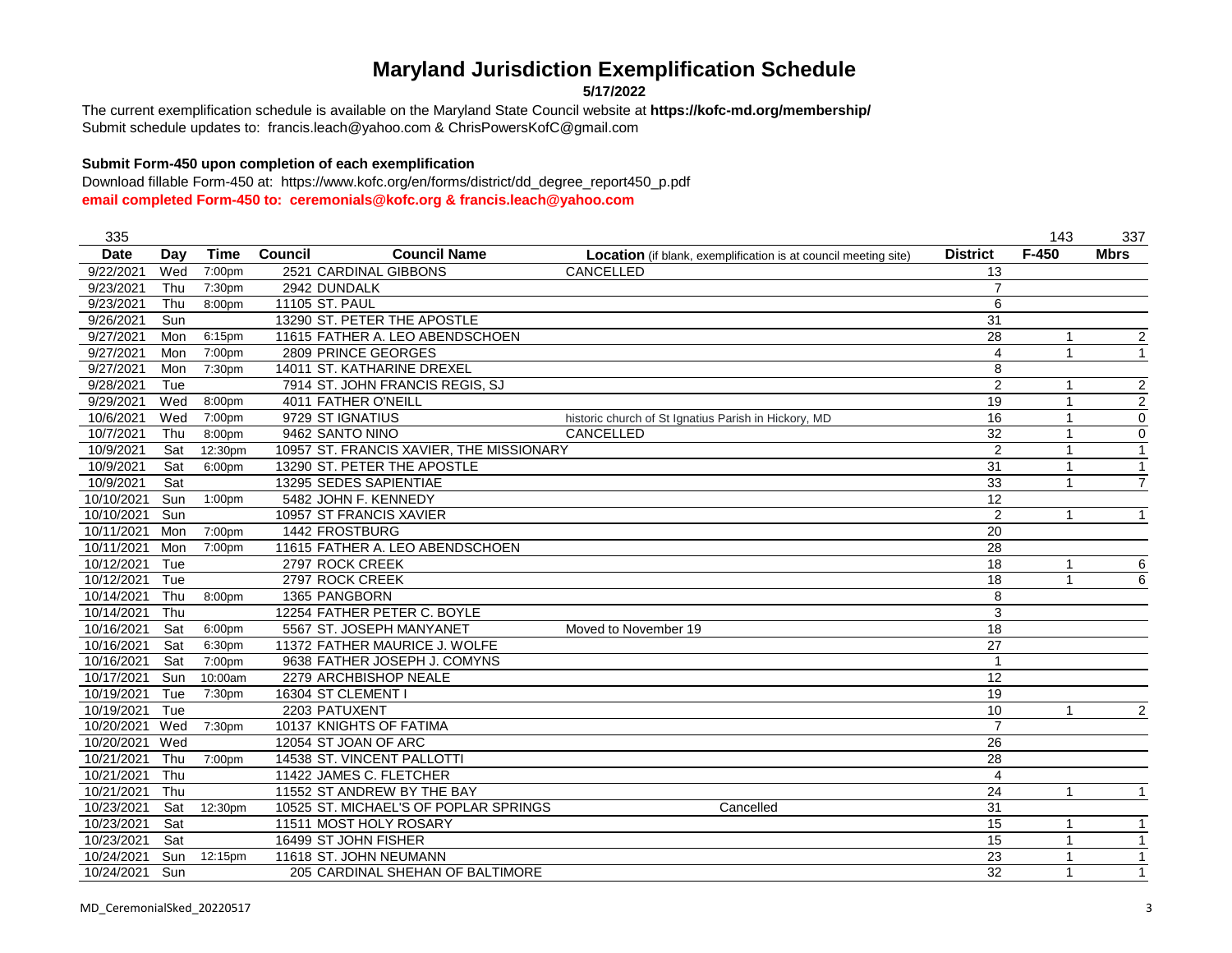**5/17/2022**

Submit schedule updates to: francis.leach@yahoo.com & ChrisPowersKofC@gmail.com The current exemplification schedule is available on the Maryland State Council website at **https://kofc-md.org/membership/**

### **Submit Form-450 upon completion of each exemplification**

| 335         |     |                    |                                       |                                                                        |                  | 143          | 337              |
|-------------|-----|--------------------|---------------------------------------|------------------------------------------------------------------------|------------------|--------------|------------------|
| <b>Date</b> | Day | <b>Time</b>        | <b>Council Name</b><br><b>Council</b> | <b>Location</b> (if blank, exemplification is at council meeting site) | <b>District</b>  | $F-450$      | <b>Mbrs</b>      |
| 10/24/2021  | Sun |                    | 2293 DR JOHN HENRY GRIFFIN            |                                                                        | 12               | 1            | $\mathbf 0$      |
| 10/26/2021  | Tue | 8:00pm             | 2274 REGINA COELI                     |                                                                        | 26               |              |                  |
| 10/28/2021  | Thu | 8:00pm             | 12127 OUR LADY OF GUADALUPE           |                                                                        | 6                |              |                  |
| 10/28/2021  | Thu |                    | 16611 SAN JUAN NUEMANN DE BALTIMORE   |                                                                        | 14               | $\mathbf{1}$ | $\overline{4}$   |
| 10/30/2021  | Sat | 6:15pm             | 11341 RESURRECTION                    | 3175 Paulskirk Drive, Ellicott City, 21042                             | 1                |              |                  |
| 10/30/2021  | Sat |                    | 2293 DR JOHN HENRY GRIFFIN            |                                                                        | $\overline{12}$  | 1            | $\boldsymbol{2}$ |
| 10/31/2021  | Sun | 12:00pm            | 7612 ARCHBISHOP FULTON SHEEN          | St Joseph Eldersburg                                                   | 21               | $\mathbf{1}$ | 3                |
| 11/2/2021   | Tue | 7:00pm             | 586 CUMBERLAND                        |                                                                        | 20               |              |                  |
| 11/2/2021   | Tue |                    | 1384 ANNAPOLIS                        |                                                                        | 24               | 1            | 3                |
| 11/2/2021   | Tue |                    | 2901 NOTRE DAME                       |                                                                        | 19               | 1            | $\mathbf{1}$     |
| 11/4/2021   | Thu |                    | 6021 FATHER BURGGRAFF                 |                                                                        | 13               | 1            | $\overline{4}$   |
| 11/7/2021   | Sun | 1:00 <sub>pm</sub> | 2293 DR JOHN HENRY GRIFFIN            |                                                                        | $\overline{12}$  |              |                  |
| 11/7/2021   | Sun | 12:00pm            | 14572 JESUS THE GOOD SHEPHERD         |                                                                        | $\boldsymbol{9}$ |              |                  |
| 11/7/2021   | Sun |                    | 6793 FATHER PETER PAUL MAHER          |                                                                        | $\overline{30}$  |              |                  |
| 11/8/2021   | Mon | 7:00pm             | 10100 MASON - DIXON                   |                                                                        | 27               |              |                  |
| 11/8/2021   | Mon |                    | 15084 ST. MICHAEL THE ARCHANGEL       |                                                                        | 11               |              |                  |
| 11/10/2021  | Wed | 7:30pm             | 16986 OUR LADY OF THE WAYSIDE         |                                                                        | $\overline{2}$   | 1            | 3                |
| 11/12/2021  | Fri |                    | 5263 ARCHBISHOP FRANCIS P. KEOUGH     |                                                                        | $\overline{24}$  | 1            | $\mathbf{1}$     |
| 11/12/2021  | Fri |                    | 13295 SEDES SAPIENTIAE                |                                                                        | 33               | $\mathbf{1}$ | 8                |
| 11/13/2021  | Sat | 5:00pm             | 11341 RESURRECTION                    |                                                                        | $\mathbf 1$      |              |                  |
| 11/13/2021  | Sat | 6:00pm             | 9774 Mater Dei Council                | St. Raphael's Church, 1512 Dunster Road, Rockville, MD                 | 18               | 1            | 3                |
| 11/13/2021  | Sat |                    | 2002 HAVRE DE GRACE                   |                                                                        | 16               | 1            | $\mathbf 0$      |
| 11/14/2021  | Sun | 1:00 <sub>pm</sub> | 5482 JOHN F. KENNEDY                  |                                                                        | 12               |              |                  |
| 11/15/2021  | Mon | 7:00pm             | 11615 FATHER A. LEO ABENDSCHOEN       |                                                                        | $\overline{28}$  |              |                  |
| 11/16/2021  | Tue | 7:00pm             | 11787 ST. MATTHEW'S INTERNATIONAL     |                                                                        | 32               |              |                  |
| 11/16/2021  | Tue |                    | 5547 HOLY FAMILY                      |                                                                        | 11               |              |                  |
| 11/18/2021  | Thu | 7:00pm             | 14102 STS, PHILIP AND JAMES           |                                                                        | 19               |              |                  |
| 11/18/2021  | Thu | 7:00pm             | 14538 ST. VINCENT PALLOTTI            |                                                                        | 28               |              |                  |
| 11/18/2021  | Thu | 7:30pm             | 4076 ST. PIUS X                       |                                                                        | 15               |              |                  |
| 11/18/2021  | Thu | 8:00pm             | 14297 ST. ROSE OF LIMA                |                                                                        | 6                |              |                  |
| 11/18/2021  | Thu |                    | TBD councilName                       |                                                                        | 24               |              |                  |
| 11/19/2021  | Fri | 6:00pm             | 5567 ST JOSEPH MANYNET                | Shrine of St. Jude, 12701 Veirs Mille Rd, Rockville, MD                | 18               |              |                  |
| 11/20/2021  | Sat | 6:00pm             | 15985 CHARLES CARROLL                 |                                                                        | 31               |              |                  |
| 11/20/2021  | Sat |                    | 11259 OUR LADY SEAT OF WISDOM         |                                                                        | 9                | $\mathbf{1}$ | $\mathbf{1}$     |
| 11/20/2021  | Sat |                    | 11259 OUR LADY SEAT OF WISDOM         |                                                                        | 9                | 1            | 3                |
| 11/22/2021  | Mon |                    | 12054 ST JOAN OF ARC                  |                                                                        | $\overline{26}$  |              | $\overline{11}$  |
| 11/23/2021  | Tue | 7:30pm             | 7941 FATHER JOSEPH G. MCMANUS         |                                                                        | 26               |              |                  |
| 11/23/2021  | Tue |                    | 7941 ST JOHN FRANCIS REGIS, S.J.      |                                                                        | 26               |              |                  |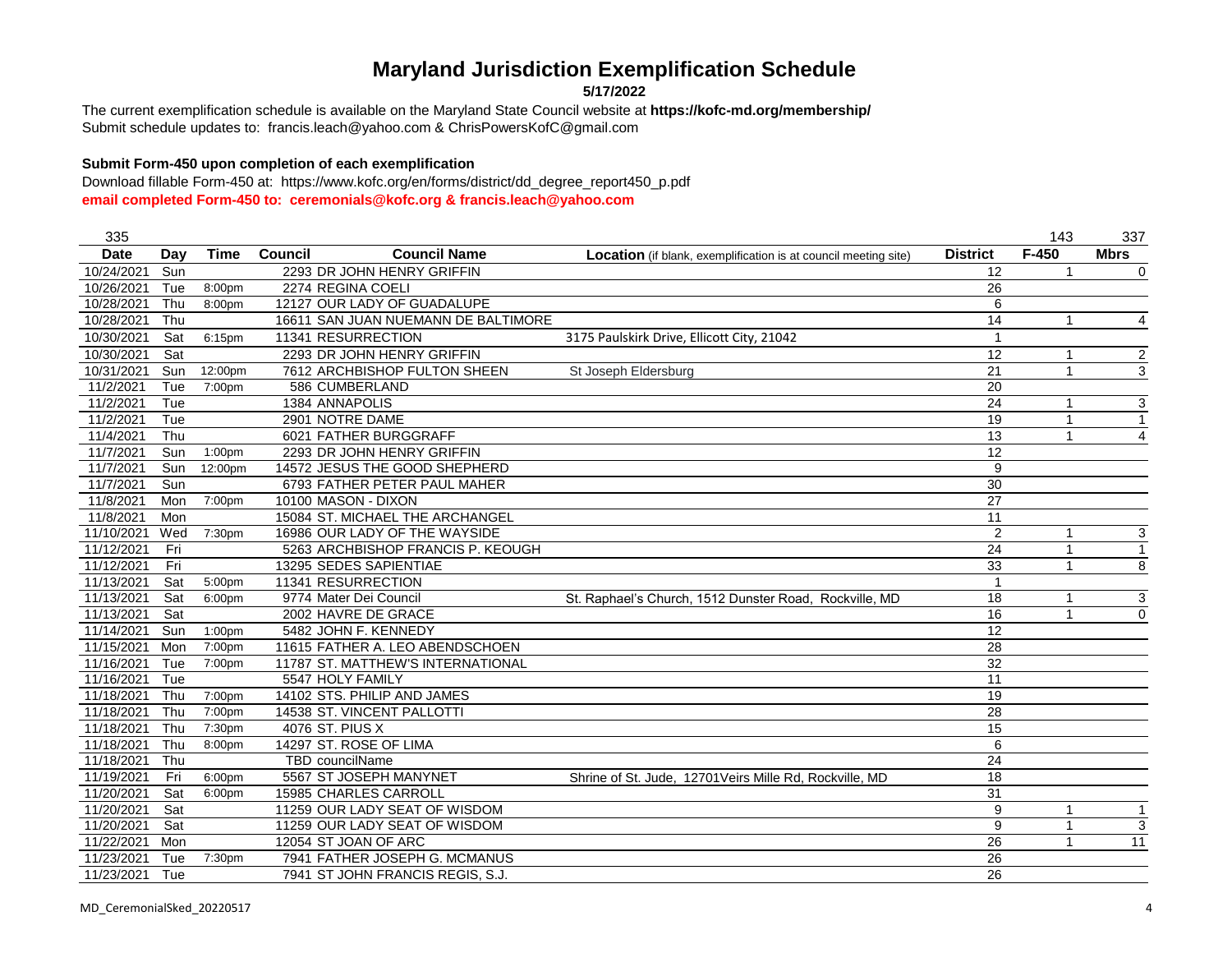**5/17/2022**

Submit schedule updates to: francis.leach@yahoo.com & ChrisPowersKofC@gmail.com The current exemplification schedule is available on the Maryland State Council website at **https://kofc-md.org/membership/**

### **Submit Form-450 upon completion of each exemplification**

| 335         |     |             |                                       |                                                                        |                 | 143          | 337            |
|-------------|-----|-------------|---------------------------------------|------------------------------------------------------------------------|-----------------|--------------|----------------|
| <b>Date</b> | Day | <b>Time</b> | <b>Council</b><br><b>Council Name</b> | <b>Location</b> (if blank, exemplification is at council meeting site) | <b>District</b> | $F-450$      | <b>Mbrs</b>    |
| 11/24/2021  | Wed | 7:00pm      | 11703 OUR LADY OF THE VALLEY          |                                                                        | 8               |              |                |
| 11/28/2021  | Sun |             | 3413 HOLY TRINITY                     |                                                                        | $\overline{24}$ | 1            | $\mathbf{1}$   |
| 11/30/2021  | Tue |             | 11769 OUR LADY OF VIETNAM             |                                                                        | 30              | $\mathbf{1}$ | $\mathbf 0$    |
| 12/1/2021   | Wed | 7:00pm      | 1960 PATAPSCO                         |                                                                        |                 |              |                |
| 12/2/2021   | Thu | 7:00pm      | 1771 OAKLAND                          |                                                                        | 20              |              |                |
| 12/5/2021   | Sun |             | 2169 FATHER ROSENSTEEL                |                                                                        | 11              |              |                |
| 12/5/2021   | Sun |             | 10525 ST MICHAEL'S OF POPLAR SPRING   |                                                                        | 31              | 1            | $\overline{2}$ |
| 12/5/2021   | Sun |             | 16634 St MAXIMILLIAN KOLBE            |                                                                        | 11              |              |                |
| 12/11/2021  | Sat | 6:00pm      | <b>15985 CHARLES CARROLL</b>          |                                                                        | 31              | 1            |                |
| 12/12/2021  | Sun | 10:00am     | 11484 HOLY GHOST                      |                                                                        | 12              |              |                |
| 12/12/2021  | Sun | 12:30pm     | 12255 ST. TIMOTHY                     |                                                                        | 31              |              |                |
| 12/13/2021  | Mon | 7:00pm      | 11615 FATHER A. LEO ABENDSCHOEN       |                                                                        | 28              |              |                |
| 12/13/2021  | Mon | 7:00pm      | <b>15768 BALTIMORE BASILICA</b>       |                                                                        | 28              |              |                |
| 12/13/2021  | Mon | 7pm         | 5058 BISHOP SEBASTIAN                 |                                                                        | $\overline{32}$ | $\mathbf{1}$ | 3              |
| 12/13/2021  | Mon |             | 9462 SANTO NINO                       |                                                                        | $\overline{32}$ | $\mathbf{1}$ | $\mathbf 0$    |
| 12/14/2021  | Tue | 8:00pm      | 8736 LONG GREEN VALLEY                |                                                                        | $\overline{27}$ |              |                |
| 12/15/2021  | Wed | 7:00pm      | 205 CARDINAL SHEHAN OF BALTIMORE      |                                                                        | 32              |              |                |
| 12/15/2021  | Wed | 7:30pm      | 7914 ST. JOHN FRANCIS REGIS, SJ       |                                                                        | $\overline{2}$  |              |                |
| 12/15/2021  | Wed | 8:00pm      | 12054 ST. JOAN OF ARC                 |                                                                        | 26              |              |                |
| 12/20/2021  | Mon | 7:30pm      | 11815 ST. IGNATIUS OF LOYOLA          |                                                                        | 31              | $\mathbf{1}$ | 5              |
| 12/20/2021  | Mon |             | 7914 ST JOHN FRANCIS REGIS, S.J.      |                                                                        | $\overline{2}$  | 1            | $\overline{2}$ |
| 12/21/2021  | Tue | 1:30pm      | 11898 ST. LOUIS THE KING              |                                                                        | 1               |              |                |
| 12/22/2021  | Wed | 7:30pm      | 2605 BETHLEHEM                        |                                                                        | $\overline{7}$  |              |                |
| 12/23/2021  | Thu | 8:00pm      | 6903 OUR LADY OF FATIMA               |                                                                        | 6               |              |                |
| 12/23/2021  | Thu |             | 11815 ST IGNATUIS OF LOYOLA           |                                                                        | 31              | 1            | $\mathbf{1}$   |
| 12/27/2021  | Mon | 7:30pm      | 14011 ST. KATHARINE DREXEL            |                                                                        | 8               |              |                |
| 12/29/2021  | Wed | 8:00pm      | 4011 FATHER O'NEILL                   |                                                                        | 19              |              |                |
| 1/6/2022    | Thu | 8:00pm      | 9562 SANTO NINO                       |                                                                        | $\overline{32}$ |              |                |
| 1/6/2022    | Thu |             | 7559 COLUMBIA                         |                                                                        | $\overline{23}$ | 1            | $\mathbf{1}$   |
| 1/6/2022    | Thu |             | 11618 ST JOHN NEUMAN                  |                                                                        | 23              |              | 1              |
| 1/10/2022   | Mon | 7:00pm      | 1442 FROSTBURG                        |                                                                        | 20              |              |                |
| 1/10/2022   | Mon |             | 2901 NOTRE DAME                       |                                                                        | 19              | 1            | 2              |
| 1/12/2022   | Wed | 7:00pm      | 1470 ST. MARY'S                       |                                                                        | $\overline{2}$  |              |                |
| 1/13/2022   | Thu | 8:00pm      | 1365 PANGBORN                         |                                                                        | 8               |              |                |
| 1/15/2022   | Sat | 5:00pm      | 13294 ST. ALPHONSUS RODRIGUEZ         |                                                                        | $\mathbf{1}$    |              |                |
| 1/16/2022   | Sun | 10:00am     | 11484 HOLY GHOST                      |                                                                        | 12              |              |                |
| 1/16/2022   | Sun |             | 7870 CALVERT                          |                                                                        | 9               | $\mathbf{1}$ | $\mathbf{1}$   |
| 1/18/2022   | Tue | 7:30pm      | 2901 NOTRE DAME                       |                                                                        | 19              |              |                |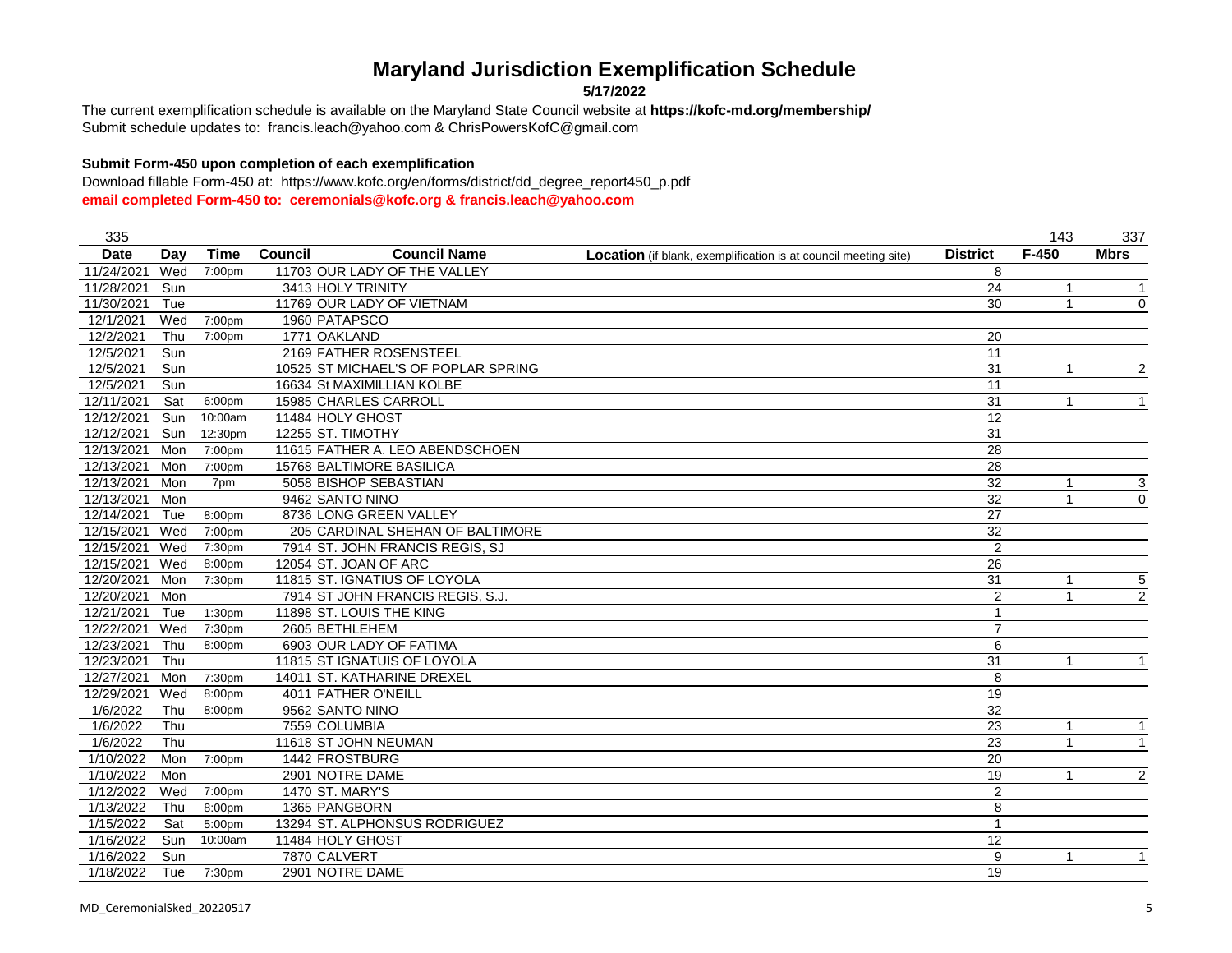**5/17/2022**

Submit schedule updates to: francis.leach@yahoo.com & ChrisPowersKofC@gmail.com The current exemplification schedule is available on the Maryland State Council website at **https://kofc-md.org/membership/**

#### **Submit Form-450 upon completion of each exemplification**

| 335         |     |                      |                                       |                                                                        |                         | 143          | 337                     |
|-------------|-----|----------------------|---------------------------------------|------------------------------------------------------------------------|-------------------------|--------------|-------------------------|
| <b>Date</b> | Day | <b>Time</b>          | <b>Council Name</b><br><b>Council</b> | <b>Location</b> (if blank, exemplification is at council meeting site) | <b>District</b>         | $F-450$      | <b>Mbrs</b>             |
| 1/18/2022   | Tue |                      | 5547 HOLY FAMILY                      | Cancelled                                                              | 11                      |              |                         |
| 1/18/2022   | Tue |                      | 11787 ST MATTHEW'S INTERNATIONAL      |                                                                        | $\overline{32}$         | 1            | $\pmb{0}$               |
| 1/19/2022   | Wed |                      | 2002 HAVRE DE GRACE                   |                                                                        | 16                      | 1            | $\boldsymbol{0}$        |
| 1/19/2022   | Wed |                      | 4714 BEL AIR                          |                                                                        | 16                      | 1            | $\mathbf 0$             |
| 1/19/2022   | Wed |                      | 9729 ST IGNATIUS                      |                                                                        | 16                      | 1            | $\mathbf 0$             |
| 1/20/2022   | Thu | 7:00pm               | 12180 FATHER BERNARD HARDING          | Rescheduled to 21 April 2022                                           | 23                      |              |                         |
| 1/20/2022   | Thu | 7:30pm               | 2942 DUNDALK                          |                                                                        | $\overline{7}$          |              |                         |
| 1/20/2022   | Thu |                      | 11552 ST ANDREW BY THE BAY            |                                                                        | 24                      | 1            | $\mathbf{1}$            |
| 1/22/2022   | Sat | 12:30pm              | 10525 ST. MICHAEL'S OF POPLAR SPRINGS |                                                                        | 31                      | 1            | 4                       |
| 1/22/2022   | Sat | 5:00pm               | 10100 MASON - DIXON                   |                                                                        | $\overline{27}$         |              |                         |
| 1/23/2022   | Sun |                      | 1470 ST MARY'S                        |                                                                        | $\overline{2}$          | $\mathbf{1}$ | $\mathbf{1}$            |
| 1/24/2022   | Mon | 7:00pm               | 2809 PRINCE GEORGES                   |                                                                        | $\overline{4}$          |              |                         |
| 1/25/2022   | Tue |                      | 13008 MONSIGNOR THOMAS M. WELLS       |                                                                        | 18                      | 1            | 4                       |
| 1/26/2022   | Wed | 7:30pm               | 7941 FATHER JOSEPH G. MCMANUS         |                                                                        | 26                      | 1            | $\mathbf{1}$            |
| 2/1/2022    | Wed | 7:00pm               | 586 CUMBERLAND                        |                                                                        | $\overline{20}$         |              |                         |
| 2/1/2022    | Wed | 8:00pm               | 11024 FATHER HORACE B. MCKENNA        |                                                                        | 6                       |              |                         |
| 2/7/2022    | Tue |                      | 1384 ANNAPOLIS                        |                                                                        | 24                      | 1            |                         |
| 2/8/2022    | Mon | $\overline{7}$ :00pm | 14102 STS. PHILIP AND JAMES           |                                                                        | $\overline{19}$         |              |                         |
| 2/10/2022   | Tue | 7:00pm               | 4606 OUR LADY OF LOURDES              |                                                                        | 28                      |              |                         |
| 2/13/2022   | Thu | 12:15pm              | 11106 ST. JOHN THE BAPTIST            |                                                                        | 30                      |              |                         |
| 2/13/2022   | Sun |                      | 13091 FATHER SEBASTIEN DE ROSE        |                                                                        | 29                      | 1            | $\Omega$                |
| 2/14/2022   | Sun | 12:30pm              | 12255 ST. TIMOTHY                     |                                                                        | 31                      |              |                         |
| 2/14/2022   | Mon | 7:00pm               | 5058 BISHOP SEBASTIAN                 |                                                                        | 32                      |              |                         |
| 2/16/2022   | Mon |                      | 15084 ST. MICHAEL THE ARCHANGEL       |                                                                        | 11                      |              |                         |
| 2/17/2022   | Wed | 8:00pm               | 12054 ST. JOAN OF ARC                 |                                                                        | 26                      |              |                         |
| 2/19/2022   | Thu | 6:00pm               | 5567 ST. JOSEPH MANYANET              |                                                                        | 18                      | 1            | $\mathbf{1}$            |
| 2/19/2022   | Sat | 6:30pm               | 7025 FATHER MICHAEL J MCGIVNEY        |                                                                        | 5                       | 1            | $\overline{2}$          |
| 2/19/2022   | Sat | 6:30pm               | 10966 MONSIGNOR RAYMOND P KELLY       |                                                                        | 5                       | 1            | $\overline{2}$          |
| 2/19/2022   | Sat | 6:30pm               | 11214 ST BERNADETTE                   |                                                                        | 5                       | $\mathbf 1$  | $\boldsymbol{2}$        |
| 2/19/2022   | Sat |                      | 11422 JAMES C. FLETCHER               |                                                                        | $\overline{\mathbf{4}}$ |              |                         |
| 2/20/2022   | Sat | 12:30pm              | 13290 ST. PETER THE APOSTLE           |                                                                        | 31                      |              |                         |
| 2/20/2022   | Sun |                      | 205 CARDINAL SHEHAN OF BALTIMORE      |                                                                        | 32                      | 1            | $\overline{\mathbf{c}}$ |
| 2/20/2022   | Sun |                      | 10885 ST HUGH                         |                                                                        | 4                       | 1            | $\mathbf{1}$            |
| 2/21/2022   | Mon |                      | 2274 REGINA COELI                     |                                                                        | 26                      | 1            | $\mathbf{1}$            |
| 2/21/2022   | Mon |                      | 12054 ST JOAN OF ARC                  |                                                                        | 26                      | 1            | $\overline{\mathbf{c}}$ |
| 2/21/2022   | Mon |                      | 14535 ST VINCENT PALLOTTI             |                                                                        | 28                      | $\mathbf{1}$ | $\mathbf{1}$            |
| 2/22/2022   | Mon | 1:30 <sub>pm</sub>   | 11898 ST. LOUIS THE KING              |                                                                        | 1                       |              |                         |
| 2/22/2022   | Tue |                      | 12054 ST JOAN OF ARC                  |                                                                        | 26                      | 1            | 3                       |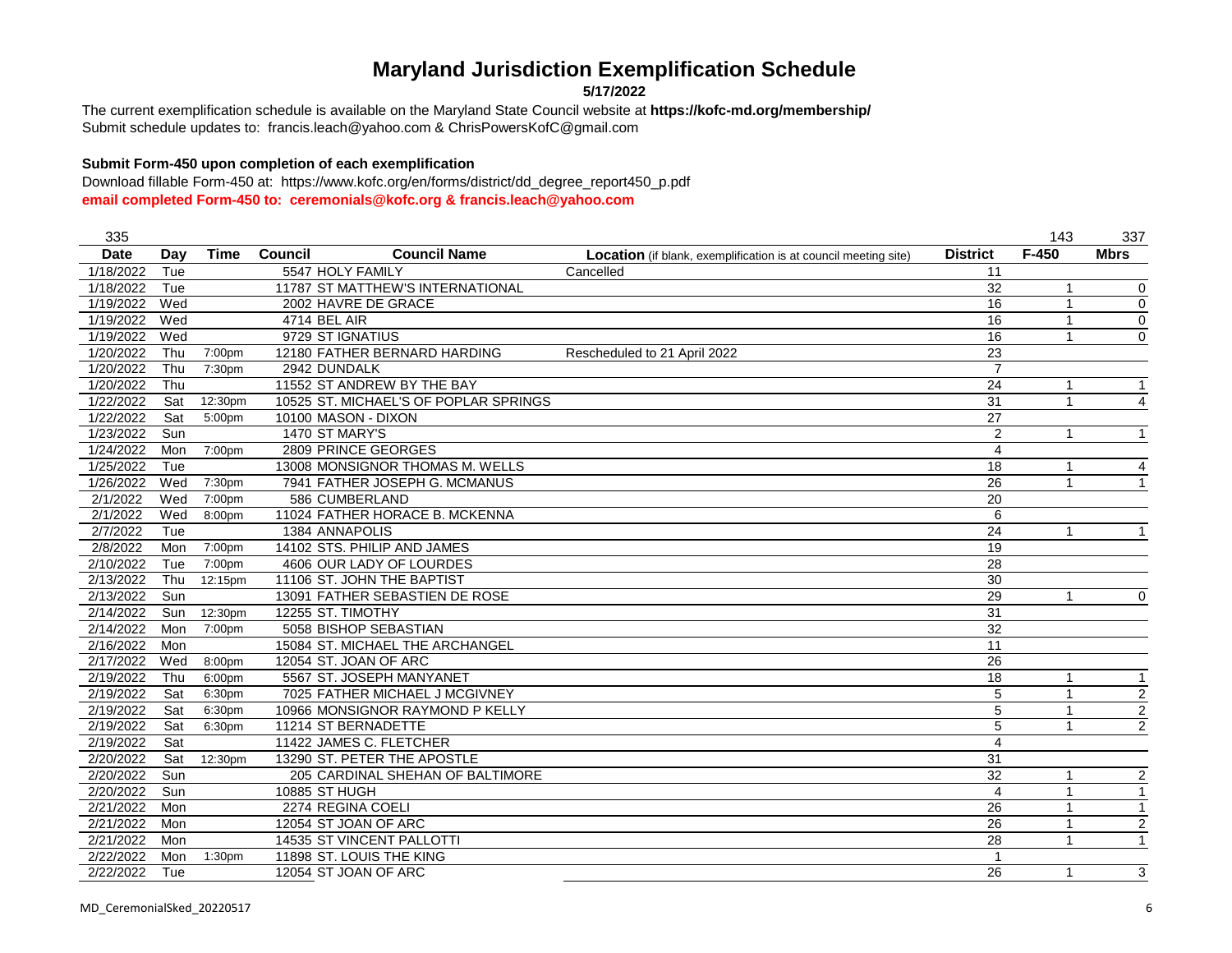**5/17/2022**

Submit schedule updates to: francis.leach@yahoo.com & ChrisPowersKofC@gmail.com The current exemplification schedule is available on the Maryland State Council website at **https://kofc-md.org/membership/**

### **Submit Form-450 upon completion of each exemplification**

| 335         |     |             |                                          |                                                                        |                         | 143          | 337                     |
|-------------|-----|-------------|------------------------------------------|------------------------------------------------------------------------|-------------------------|--------------|-------------------------|
| <b>Date</b> | Day | <b>Time</b> | <b>Council Name</b><br>Council           | <b>Location</b> (if blank, exemplification is at council meeting site) | <b>District</b>         | $F-450$      | <b>Mbrs</b>             |
| 2/23/2022   | Tue | 7:00pm      | 2521 CARDINAL GIBBONS                    |                                                                        | 13                      |              |                         |
| 2/23/2022   | Wed | 7:00pm      | 11703 OUR LADY OF THE VALLEY             |                                                                        | 8                       |              |                         |
| 2/23/2022   | Wed | 7:30pm      | 2605 BETHLEHEM                           |                                                                        | $\overline{7}$          | 1            | 3                       |
| 2/23/2022   | Wed | 7:30pm      | 11372 FATHER MAURICE J. WOLFE            |                                                                        | 27                      |              |                         |
| 2/23/2022   | Wed | 8:00pm      | 11171 ST. JOHN THE EVANGELIST            |                                                                        | $\overline{15}$         |              |                         |
| 2/23/2022   | Wed |             | 16611 SAN JUAN NUEMANN DE BALTIMORE      |                                                                        | 14                      | 1            | 3                       |
| 2/24/2022   | Wed |             | 17192 SAN OSCAR ARNULFO ROMERO           |                                                                        | 14                      | 1            | $\overline{4}$          |
| 2/25/2022   | Thu | 8:00pm      | 11105 ST. PAUL                           |                                                                        | 6                       |              |                         |
| 2/26/2022   | Fri |             | 13295 SEDES SAPIENTIAE                   |                                                                        | 33                      | 1            | 6                       |
| 2/27/2022   | Sat |             | 2169 FATHER ROSENSTEEL                   |                                                                        | 11                      |              |                         |
| 2/27/2022   | Sun |             | 12524 ST FRANCIS OF ASSISI               |                                                                        | 23                      | 1            | $\overline{2}$          |
| 2/28/2022   | Sun | 7:00pm      | 2809 PRINCE GEORGES                      |                                                                        | 4                       | 1            | 4                       |
| 2/28/2022   | Mon |             | 16634 St MAXIMILLIAN KOLBE               |                                                                        | 11                      |              |                         |
| 3/3/2022    | Mon | 7:00pm      | 1771 OAKLAND                             |                                                                        | 20                      |              |                         |
| 3/3/2022    | Thu |             | New WILLIAM E. BALDWIN, SR.              |                                                                        | 24                      | 1            | $\mathbf{1}$            |
| 3/5/2022    | Thu |             | 11552 ST ANDREW BY THE BAY               |                                                                        | 24                      | 1            | $\overline{\mathbf{c}}$ |
| 3/6/2022    | Sat |             | 17759 BLESSED MICHAEL MCGIVNEY           |                                                                        | 33                      | 1            | $\overline{3}$          |
| 3/8/2022    | Sun |             | 5381 MOTHER SETON                        |                                                                        | $\overline{\mathbf{4}}$ | 1            | 5                       |
| 3/12/2022   | Tue |             | 2797 ROCK CREEK                          |                                                                        | 18                      | 1            | 12                      |
| 3/13/2022   | Sat | 5:30pm      | 10957 ST. FRANCIS XAVIER, THE MISSIONARY |                                                                        | $\overline{2}$          | 1            | $\overline{1}$          |
| 3/13/2022   | Sun |             | 1393 WESTMINSTER                         |                                                                        | 21                      | 1            | $\mathbf{1}$            |
| 3/13/2022   | Sun |             | 3960 ST CHARLES BORROMEO                 |                                                                        | 21                      | 1            | $\overline{4}$          |
| 3/13/2022   | Sun |             | 5208 IMMACULATE LADY                     |                                                                        | 21                      | 1            | $\mathbf{1}$            |
| 3/14/2022   | Sun | 12:30pm     | 11341 RESURRECTION                       |                                                                        | 1                       |              |                         |
| 3/15/2022   | Mon | 7:00pm      | 10100 MASON - DIXON                      |                                                                        | 27                      |              |                         |
| 3/16/2022   | Wed |             | New WILLIAM E. BALDWIN, SR.              |                                                                        | $\overline{24}$         | 1            | $\mathbf{1}$            |
| 3/17/2022   | Thu |             | 3489 ST FRANCIS DE SALES                 |                                                                        | $\overline{22}$         | 1            | $\mathbf{1}$            |
| 3/19/2022   | Thu | 7:00pm      | 11787 ST. MATTHEW'S INTERNATIONAL        |                                                                        | $\overline{32}$         |              |                         |
| 3/19/2022   | Sat |             | 9774 Mater Dei Council                   |                                                                        | $\overline{18}$         |              | 6                       |
| 3/19/2022   | Sat |             | 13290 ST PETER THE APOSTLE               |                                                                        | 31                      | 1            | $\mathbf{1}$            |
| 3/19/2022   | Sat |             | 15985                                    |                                                                        | 31                      | 1            | 0                       |
| 3/20/2022   | Sun | 12pm        | 1622 ST JOHN'S                           |                                                                        | 25                      | $\mathbf{1}$ | $\mathbf{1}$            |
| 3/20/2022   | Sun |             | 1622 ST JOHN'S                           |                                                                        | 25                      | 1            | $\overline{1}$          |
| 3/20/2022   | Sun |             | NEW WILLIAM E. BALDWIN, SR.              |                                                                        | 24                      | 1            | 22                      |
| 3/21/2022   | Sun | 6:00pm      | 15985 CHARLES CARROLL                    |                                                                        | 31                      |              |                         |
| 3/21/2022   | Mon | 7:30pm      | 11815 ST. IGNATIUS OF LOYOLA             |                                                                        | $\overline{31}$         | 1            | $\mathbf{1}$            |
| 3/21/2022   | Mon |             | 11372 FATHER MAURICE J. WOLFE            |                                                                        | $\overline{27}$         | 1            | $\overline{4}$          |
| 3/22/2022   | Tue |             | 7941 FATHER JOSEPH G. MCMANUS            |                                                                        | 26                      | 1            | $\overline{2}$          |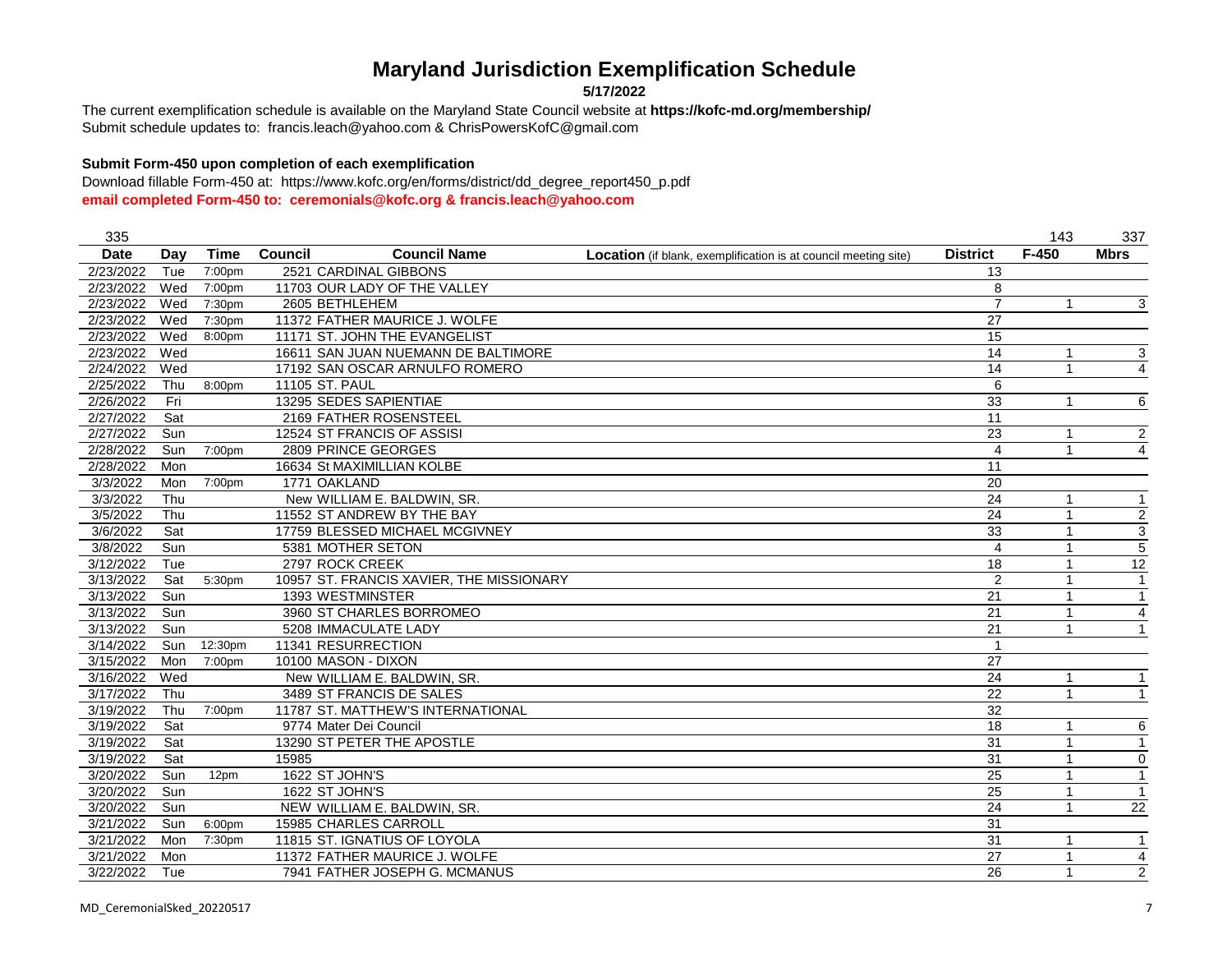**5/17/2022**

Submit schedule updates to: francis.leach@yahoo.com & ChrisPowersKofC@gmail.com The current exemplification schedule is available on the Maryland State Council website at **https://kofc-md.org/membership/**

### **Submit Form-450 upon completion of each exemplification**

| 335         |     |                    |                                       |                                                                        |                         | 143          | 337                     |
|-------------|-----|--------------------|---------------------------------------|------------------------------------------------------------------------|-------------------------|--------------|-------------------------|
| <b>Date</b> | Day | <b>Time</b>        | <b>Council Name</b><br><b>Council</b> | <b>Location</b> (if blank, exemplification is at council meeting site) | <b>District</b>         | $F-450$      | <b>Mbrs</b>             |
| 3/22/2022   | Tue |                    | 9302 ST. MARY OF THE ASSUMPTION       |                                                                        | 3                       |              |                         |
| 3/23/2022   | Tue | 8:00pm             | 2274 REGINA COELI                     |                                                                        | 26                      |              |                         |
| 3/24/2022   | Wed | 7:30 <sub>pm</sub> | 10137 KNIGHTS OF FATIMA               |                                                                        | $\overline{7}$          |              |                         |
| 3/25/2022   | Fri |                    | 11618 ST JOHN NEUMAN                  |                                                                        | 23                      |              | -1                      |
| 3/26/2022   | Sat |                    | 10100 MASON - DIXON                   |                                                                        | 27                      |              | 3                       |
| 3/28/2022   | Sat | 8:00pm             | 12127 OUR LADY OF GUADALUPE           |                                                                        | 6                       |              |                         |
| 3/30/2022   | Mon | 7:30pm             | 14011 ST. KATHARINE DREXEL            |                                                                        | 8                       |              |                         |
| 3/31/2022   | Thu |                    | 16611 SAN JUAN NUEMANN DE BALTIMORE   |                                                                        | 14                      |              |                         |
| 4/3/2022    | Thu | 5:00pm             | 13294 ST. ALPHONSUS RODRIGUEZ         |                                                                        |                         |              |                         |
| 4/3/2022    | Sun | 8:00pm             | 4011 FATHER O'NEILL                   |                                                                        | 19                      |              |                         |
| 4/3/2022    | Sun |                    | 2169 FATHER ROSENSTEEL                |                                                                        | 11                      |              |                         |
| 4/3/2022    | Sun |                    | 11769 OUR LADY OF VIETNAM             |                                                                        | 30                      | 1            | 4                       |
| 4/3/2022    | Sun |                    | 13091 FATHER SEBASTIEN DE ROSE        |                                                                        | 29                      |              | $\overline{2}$          |
| 4/4/2022    | Mon | 8:00pm             | New WILLIAM E. BALDWIN, SR            |                                                                        | $\overline{24}$         |              | $\overline{7}$          |
| 4/5/2022    | Tue |                    | 1384 ANNAPOLIS                        |                                                                        | 24                      |              | 1                       |
| 4/7/2022    | Tue |                    | 16634 St MAXIMILLIAN KOLBE            |                                                                        | 11                      |              |                         |
| 4/11/2022   | Thu | 8:00pm             | 9462 SANTO NINO                       |                                                                        | $\overline{32}$         |              |                         |
| 4/11/2022   | Mon |                    | 11615 FATHER A. LEO ABENDSCHOEN       |                                                                        | 28                      |              | $\overline{\mathbf{c}}$ |
| 4/12/2022   | Tue |                    | 17192 SAN OSCAR ARNULFO ROMERO        |                                                                        | 14                      | $\mathbf{1}$ | $\overline{2}$          |
| 4/13/2022   | Tue | 7:00pm             | 1442 FROSTBURG                        |                                                                        | 20                      |              |                         |
| 4/13/2022   | Wed |                    | 2605 BETHLEHEM                        |                                                                        | $\overline{7}$          |              | 3                       |
| 4/14/2022   | Wed | 7:30pm             | 16986 OUR LADY OF THE WAYSIDE         |                                                                        | $\overline{2}$          |              |                         |
| 4/18/2022   | Thu | 8:00pm             | 1365 PANGBORN                         |                                                                        | 8                       |              |                         |
| 4/19/2022   | Tue |                    | 2203 PATUXENT                         |                                                                        | 10                      | 1            |                         |
| 4/20/2022   | Tue | 7:30 <sub>pm</sub> | 16304 ST CLEMENT I                    |                                                                        | 19                      |              |                         |
| 4/21/2022   | Wed | 7:00pm             | 12180 FATHER BERNARD HARDING          | Rescheduled from 20 Jan 2022                                           | 23                      |              |                         |
| 4/21/2022   | Thu | 8:00pm             | 12054 ST. JOAN OF ARC                 |                                                                        | 26                      |              |                         |
| 4/25/2022   | Thu | 7:30pm             | 2942 DUNDALK                          |                                                                        | $\overline{7}$          |              |                         |
| 4/25/2022   | Mon |                    | 2809 PRINCE GEORGES                   |                                                                        | 4                       |              | 2                       |
| 4/26/2022   | Mon | 7:00pm             | 2809 PRINCE GEORGES                   |                                                                        | $\overline{\mathbf{4}}$ |              |                         |
| 4/27/2022   | Tue | 8:00pm             | 8736 LONG GREEN VALLEY                |                                                                        | 27                      |              |                         |
| 4/28/2022   | Wed |                    | 5547 HOLY FAMILY                      |                                                                        | $\overline{11}$         |              |                         |
| 4/30/2022   | Thu | 8:00pm             | 14297 ST. ROSE OF LIMA                |                                                                        | 6                       |              |                         |
| 5/1/2022    | Sat | 12:30pm            | 10525 ST. MICHAEL'S OF POPLAR SPRINGS |                                                                        | 31                      | 1            | 3                       |
| 5/1/2022    | Sun |                    | 10525 ST MICHAEL'S OF POPLAR SPRING   |                                                                        | $\overline{31}$         | 1            | 3                       |
| 5/3/2022    | Sun | 1:30pm             | 11898 ST. LOUIS THE KING              |                                                                        | $\overline{1}$          |              |                         |
| 5/3/2022    | Tue |                    | 2323 MONTGOMERY                       |                                                                        | 30                      |              | 3                       |
| 5/8/2022    | Tue | 7:00pm             | 586 CUMBERLAND                        |                                                                        | 20                      |              |                         |